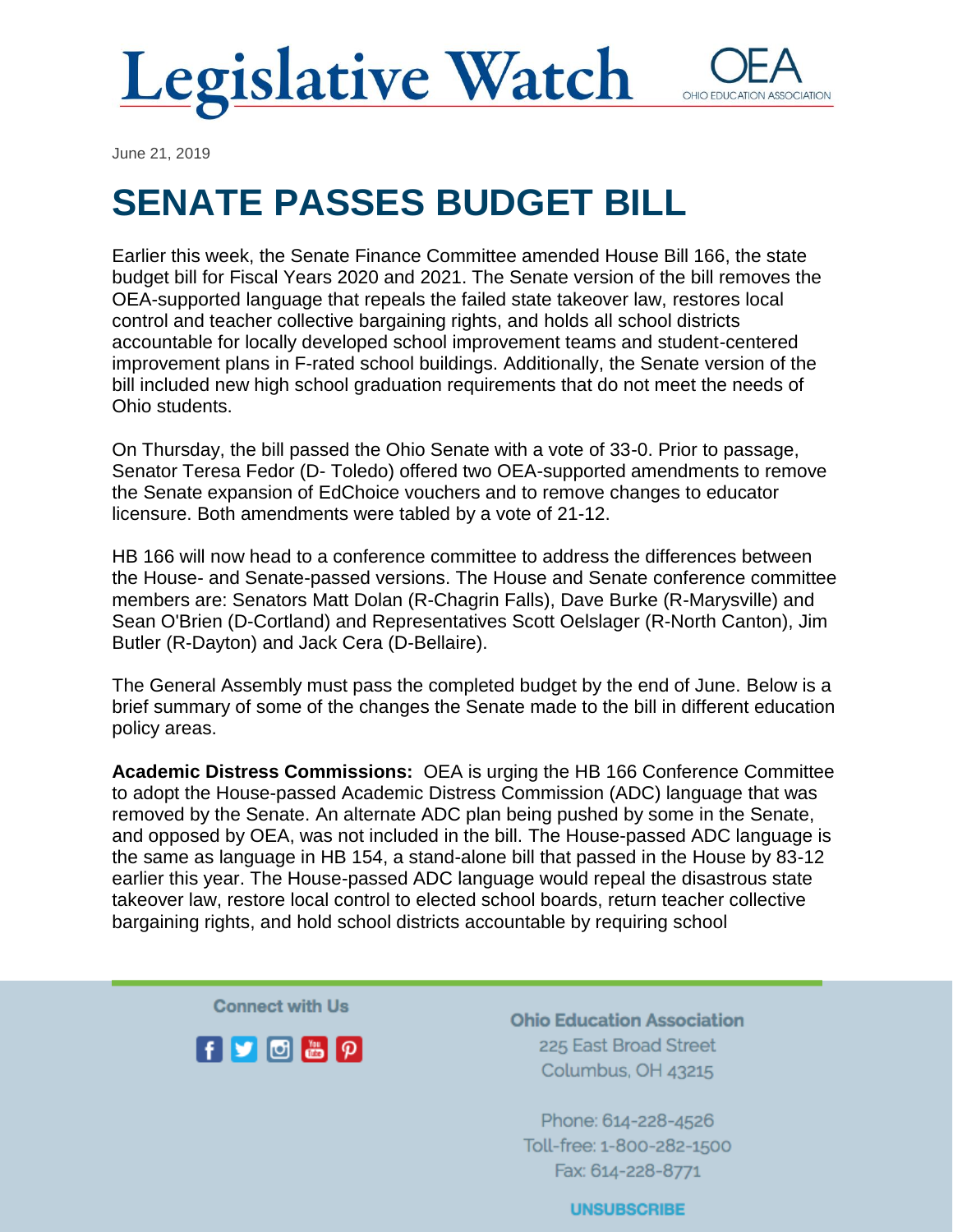## **Legislative Watch** OHIO EDUCATIO **ASSOCIATION**

improvement teams and plans in F-rated school buildings. This will be OEA's top priority in conference committee.

**Graduation:** The Senate-passed bill includes new long-term graduation requirements based on a plan put forward by Ohio Excels (a group representing business interests). This is an item of difference for conference committee as the House-passed budget did not include changes to graduation requirements.

Under the proposal, the new requirements would begin with the class of 2023. A student would need to achieve a competency score on two end-of-course exams (Algebra and ELA II) and earn two "graduation seals" in addition to earning requisite course credits in order to graduate. Two tests (Geometry and ELA I) would be eliminated. If after two attempts a student did not score high enough on the tests, a student may use an alternative demonstration of competency that is limited to 1) college-level course completion through College Credit Plus; 2) a career technical education pathway; or 3) enlisting in the military. These are not viable options for all students.

OEA opposes this plan as currently written as has an overly rigid reliance on highstakes testing. Students should be able to demonstrate what they know in ways other than a standardized test. OEA will be advocating for improvements to this language or that the issue to be considered in separate legislation.

**Licensure:** Eliminates the requirement that teachers providing instruction in core subject areas be "properly certified or licensed" to teach in the subject areas and grade levels in which they provide instruction. Also, eliminates the requirement that paraprofessionals employed by a program supported with federal Title I funds be "properly certified" in order to provide academic support in core subject areas. A Senate floor amendment was offered to remove these provisions from the budget bill, but the amendment was not accepted. Under continuing law, teachers and paraprofessionals must have a license, permit, or certification to provide instruction, but under the bill they would not be required to be "properly certified" in any specific subject areas or grade levels.

For the 2019-2020 and 2020-2021 school years, allows an individual who holds a valid educator license in any of grades 7 through 12 to teach a computer science course if, prior to teaching the course, the individual completes a professional development

**Connect with Us** 



**Ohio Education Association** 225 East Broad Street Columbus, OH 43215

Phone: 614-228-4526 Toll-free: 1-800-282-1500 Fax: 614-228-8771

**UNSUBSCRIBE**